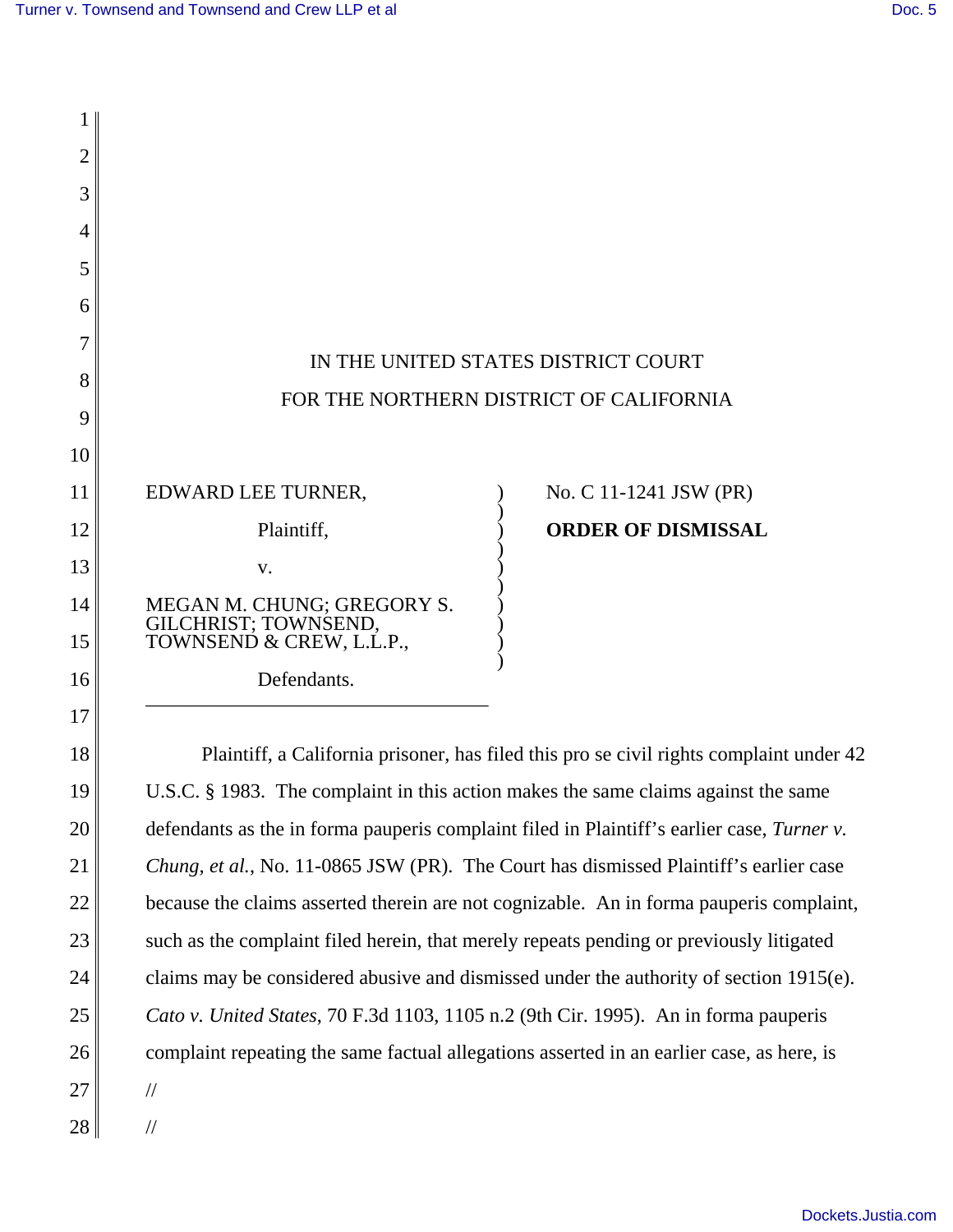| $\mathbf{1}$   | therefore subject to dismissal as duplicative. Bailey v. Johnson, 846 F.2d 1019, 1021 |
|----------------|---------------------------------------------------------------------------------------|
| $\overline{2}$ | (5th Cir. 1988). Accordingly, this action is DISMISSED.                               |
| $\mathfrak{Z}$ | The Clerk shall close the file and enter judgment in Defendants' favor.               |
| $\overline{4}$ | IT IS SO ORDERED.                                                                     |
| $\mathfrak{S}$ | DATED: March 29, 2011                                                                 |
| 6              | effug & White                                                                         |
| $\overline{7}$ | JEFFREY S. WHITE<br>United States District Judge                                      |
| $8\,$          |                                                                                       |
| 9              |                                                                                       |
| 10             |                                                                                       |
| 11             |                                                                                       |
| 12             |                                                                                       |
| 13             |                                                                                       |
| 14             |                                                                                       |
| 15             |                                                                                       |
| 16             |                                                                                       |
| 17             |                                                                                       |
| 18             |                                                                                       |
| 19             |                                                                                       |
| $20\,$         |                                                                                       |
| 21             |                                                                                       |
| $22\,$         |                                                                                       |
| 23             |                                                                                       |
| 24             |                                                                                       |
| 25             |                                                                                       |
| $26\,$         |                                                                                       |
| 27             |                                                                                       |
| 28             |                                                                                       |